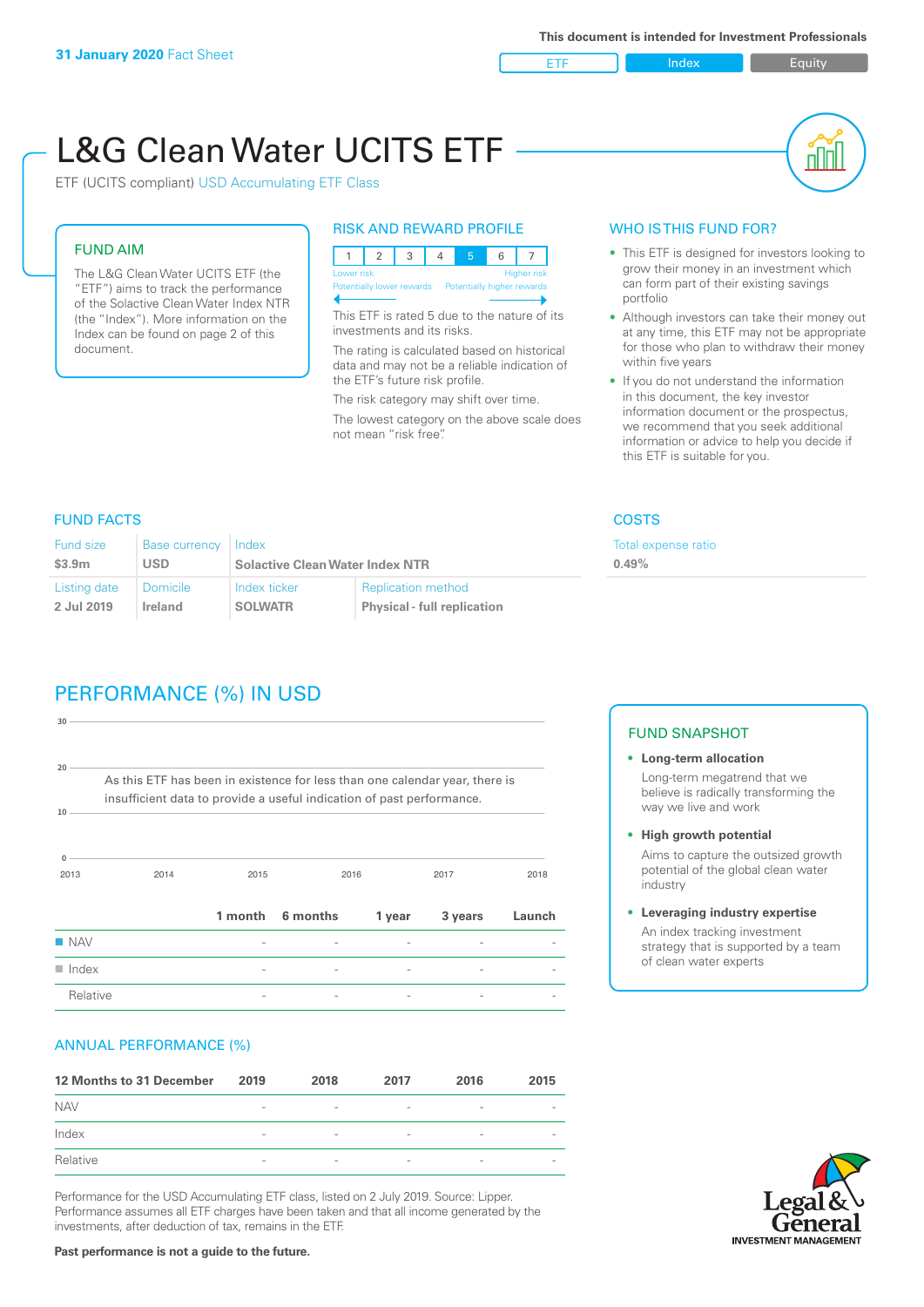ETF (UCITS compliant) USD Accumulating ETF Class

#### INDEX BREAKDOWN

The breakdowns below relate to the Index. The ETF's portfolio may deviate from the below. All data source LGIM unless otherwise stated. Totals may not sum to 100% due to rounding.



#### SECTOR (%)

| $\blacksquare$ Industrials | 50.4 |
|----------------------------|------|
| $\blacksquare$ Utilities   | 26.3 |
| Information Technology     | 8.2  |
| ■ Health Care              | 7.8  |
| $\blacksquare$ Materials   | 3.6  |
| ■ Consumer Discretionary   | 2 O  |
| $\blacksquare$ Energy      | 17   |



# $\blacksquare$  USD  $\blacksquare$  71.5

| $\blacksquare$ GBP | 9.0 |
|--------------------|-----|
| $\blacksquare$ JPY | 6.6 |
| HKD                | 5.1 |
| EUR                | 3.4 |
| $\square$ SEK      | 2.3 |
| CHF                | 2.0 |
|                    |     |



#### TOP 10 CONSTITUENTS (%)

| United Utilities                 | 26  |
|----------------------------------|-----|
| AguaVenture Holdings             | 25  |
| Severn Trent                     | 25  |
| <b>Advanced Drainage Systems</b> | 24  |
| Alfa Laval                       | 2.3 |
| Agua America                     | 22  |
| Evogua Water Technologies        | 22  |
| Kadant                           | 22  |
| <b>Rockwell Automation</b>       | 21  |
| Franklin Flectric                | 21  |
|                                  |     |

#### INDEX DESCRIPTION

The Index aims to track the performance of a basket of stocks of companies that are actively engaged in the international clean water industry through the provision of technological, digital, engineering, utility and/or other services.

The Index is comprised of companies which are publically traded on various stock exchanges around the world that are either i) companies determined to have expertise in "Utilities" with a minimum Water Revenue Share of 90%, or ii) companies determined to have expertise in "Engineering" with a minimum Water Revenue Share of 50% or iii) companies determined to have expertise in "Technology" or "Digital" and a minimum Water Revenue Share of 5%. A company is only eligible for inclusion in the index if (1) it is of sufficient size (determined by reference to the total market value of the proportion of its shares that are publically traded) and (2) it is sufficiently "liquid" (a measure of how actively its shares are traded on a daily basis). Moreover, the Index excludes companies: (a) engaged in pure coal mining; (b) involved in the production of controversial weapons; or (c) that, for a continuous period of three years, have been classified as being in breach of at least one of the UN Global Compact principles, which is a set of globally accepted standards on human rights, labour, environment and corruption.

The universe of companies out of which the Index selection is made is refreshed annually in March. However, the Index is reconstituted semi-annually in March and September in accordance with the full selection criteria and all companies are equally weighted within the Index. On a monthly basis, the weight of each company is assessed and, if any of them exceed 15% of the index, the weights of all companies are adjusted so that they are again equally weighted within the Index.

#### INVESTMENT MANAGER

GO ETF Solutions LLP is the investment manager for each of the exchange traded funds (ETFs) issued by Legal & General UCITS ETF Plc and is responsible for the day-to-day investment management decisions for this ETF. The team is highly experienced with respect to all aspects relating to the management of an ETF portfolio, including collateral management, OTC swap trading, adherence to UCITS regulations and counterparty exposure and monitoring.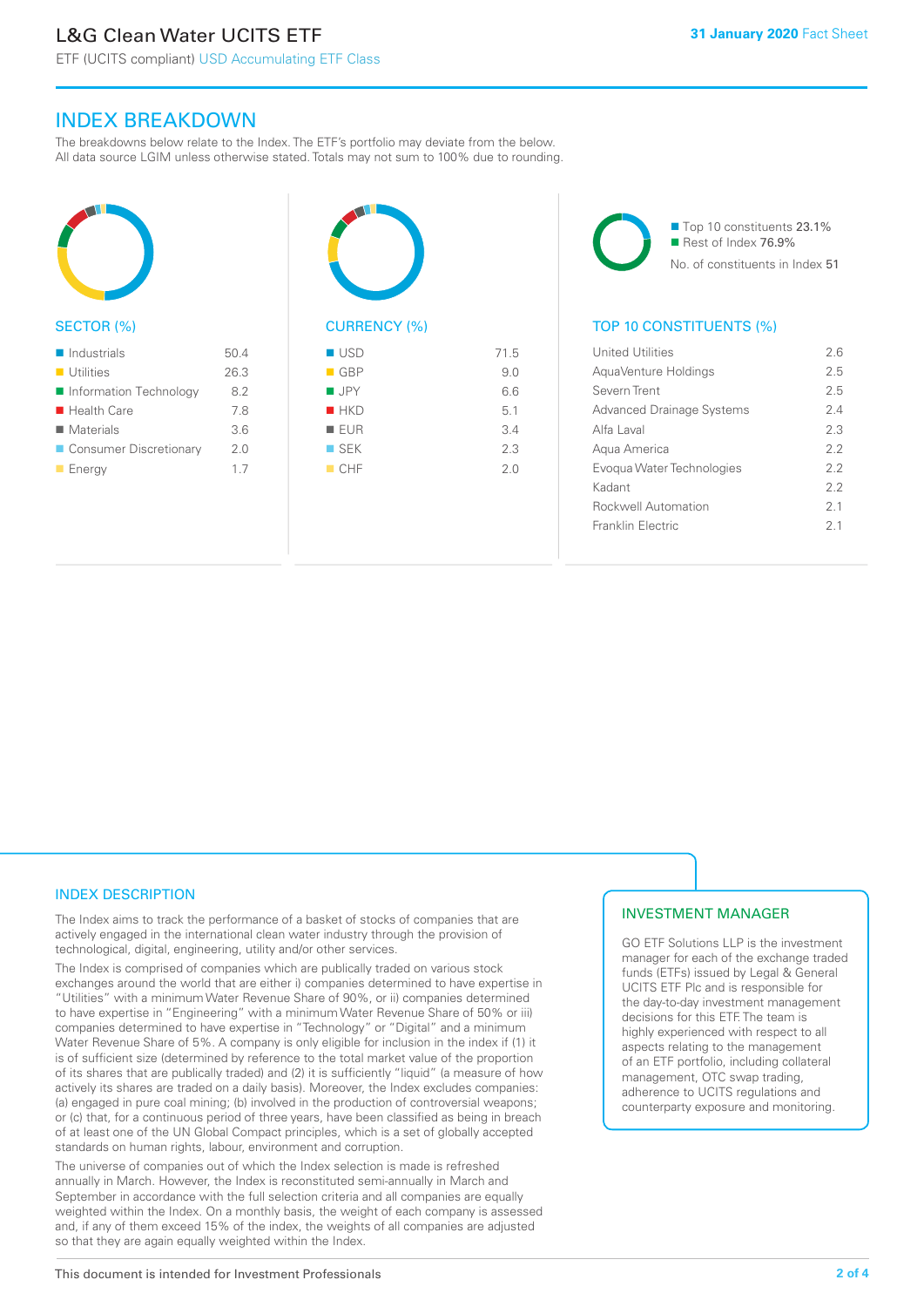# L&G Clean Water UCITS ETF

ETF (UCITS compliant) USD Accumulating ETF Class

#### KEY RISKS

- The value of an investment and any income taken from it is not guaranteed and can go down as well as up; you may not get back the amount you originally invested.
- Third party service providers (such as counterparties entering into financial derivative instruments with the ETF or the ETF's depositary) may go bankrupt and fail to pay money due to the ETF or return property belonging to the ETF.
- As the Index includes micro, small and medium-sized publicly traded companies, the ETF is subject to the risk that such companies may be more vulnerable to adverse business or economic events and greater and more unpredictable price changes than larger companies or the stock market as a whole.
- The ETF is subject to the risks associated with technology-focused companies and are particularly vulnerable to rapid developments in technology (which may leave their products out-of-date), government regulation and competition from domestic and foreign competitors who may have lower production costs. Such companies may also have difficulties establishing and maintaining patents, copyrights, trademarks and trade secrets relating to their products which could negatively affect their value.
- It may not always be possible to buy and sell ETF shares on a stock exchange or at prices closely reflecting the NAV.
- If the Index provider stops calculating the Index or if the ETF's license to track the Index is terminated, the ETF may have to be closed.

For more information, please refer to the key investor information document on our website Ø

#### TRADING INFORMATION

| <b>Exchange</b>           | <b>Currency ISIN</b> |                                   | <b>SEDOL</b> | Ticker | <b>Bloomberg</b> |
|---------------------------|----------------------|-----------------------------------|--------------|--------|------------------|
| London Stock Exchange USD |                      | IE00BK5BC891 BKF3DB5 GLUG GLUG LN |              |        |                  |
| London Stock Exchange GBX |                      | IE00BK5BC891 BKF3DC6 GLGG GLGG LN |              |        |                  |
| Borsa Italiana            | <b>FUR</b>           | IE00BK5BC891 BKF3D93 GLUG GLUG IM |              |        |                  |
| Deutsche Börse            | <b>FUR</b>           | DE000A2PPATO BJXP9NO XMLC XMLCGY  |              |        |                  |

The currency shown is the trading currency of the listing.



#### SPOTLIGHT ON LEGAL & GENERAL INVESTMENT MANAGEMENT

We are one of Europe's largest asset managers and a major global investor, with assets under management of €1,268.0 billion (as at 30 June 2019). We work with a wide range of global clients, including pension schemes, sovereign wealth funds, fund distributors and retail investors.

The AUM disclosed aggregates the assets managed by LGIM in the UK, LGIMA in the US and LGIM Asia in Hong Kong. The AUM includes the value of securities and derivatives positions.

#### COUNTRY REGISTRATION



#### TO FIND OUT MORE



#### **Index Disclaimer**

The ETF is not sponsored, promoted, sold or supported by Solactive AG. Nor does Solactive AG offer any express or implicit guarantee or assurance either with regard to the results of using the Index and/or Index trade mark or the Index price, at any time or in any other respect.

The Index is calculated and published by Solactive AG. Solactive AG uses its best efforts to ensure that the Index is calculated correctly. Irrespective of its obligations towards the Company, Solactive AG has no obligation to point out errors in the Index to third parties including, but not limited to, investors and/or financial intermediaries of the ETF. Solactive AG does not guarantee the accuracy and/or the completeness of the Index or any related data, and shall not have any liability for any errors, omissions or interruptions therein.

Neither publication of the Index by Solactive AG, nor the licensing of the Index or Index trade mark, for the purpose of use in connection with the ETF, constitutes a recommendation by Solactive AG to invest capital in said ETF nor does it, in any way, represent an assurance or opinion of Solactive AG with regard to any investment in this ETF. In no event shall Solactive AG have any liability for any lost profits or indirect, punitive, special or consequential damages or losses, even if notified of the possibility thereof.